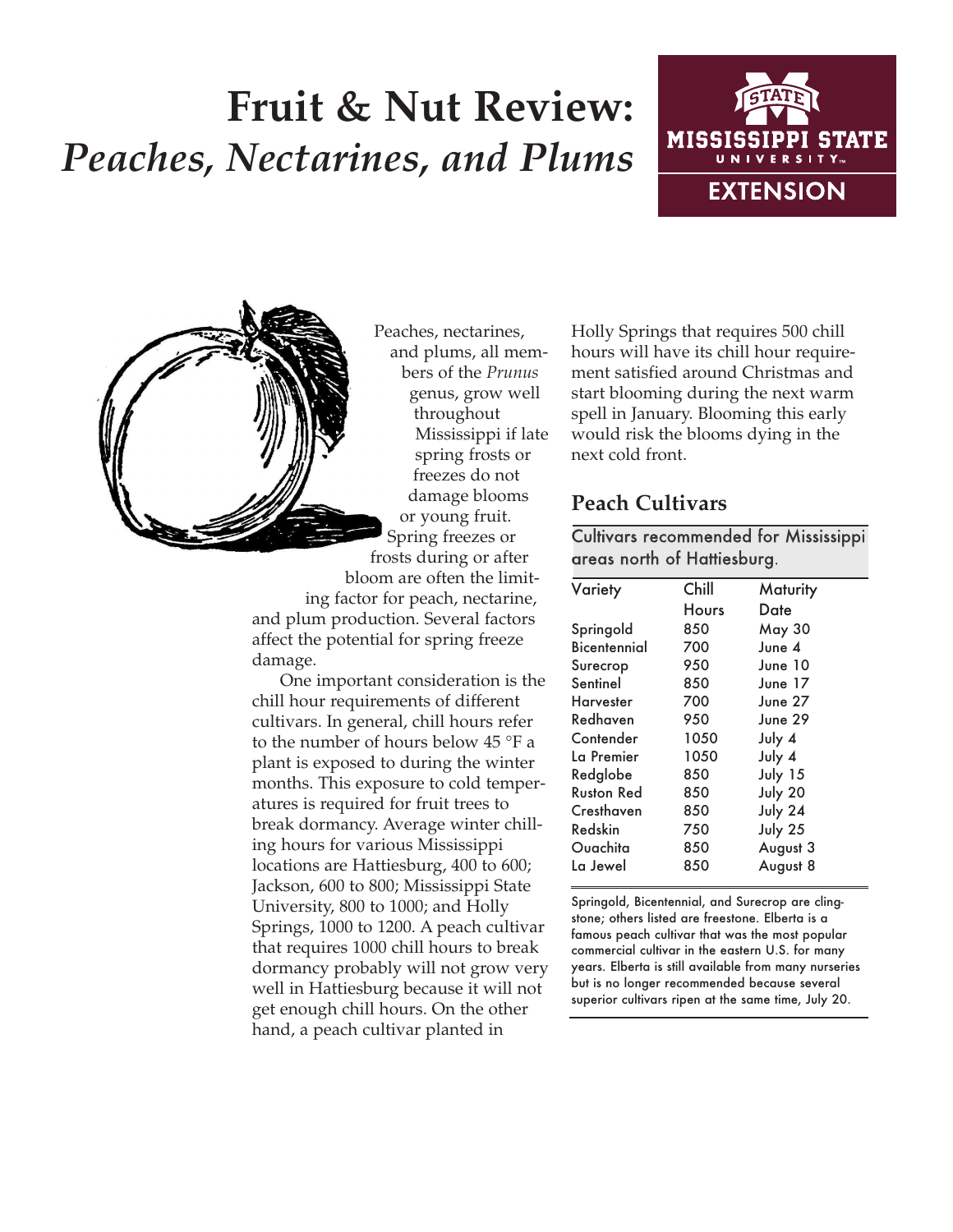Cultivars recommended for areas south of Hattiesburg.

| Variety         | Chill<br><b>Hours</b> | Maturity<br>Date |  |
|-----------------|-----------------------|------------------|--|
| Florida King    | 400                   | May 18           |  |
| Bicentennial    | 750                   | <b>May 26</b>    |  |
| June Gold       | 650                   | <b>May 30</b>    |  |
| La Pecher       | 450                   | June 6           |  |
| Idlewild        | 550                   | June 9           |  |
| Harvester       | 750                   | June 15          |  |
| La White        | 650                   | June 18          |  |
| La Gold         | 700                   | June 19          |  |
| La Festival     | 450                   | June 25          |  |
| La Feliciana    | 550                   | July 5           |  |
| <b>Dixiland</b> | 750                   | July 20          |  |
|                 |                       |                  |  |

Florida King and Bicentennial are clingstone; June Gold, La Pecher, and Idlewild are semifreestone; other cultivars listed are freestone.

## **Nectarine Cultivars**

Nectarines are a fuzzless genetic mutation of peaches. They are not the result of crossbreeding between peaches and plums. Based on yields in MAFES research orchards, **Harko**, **Redgold**, **Stark Sunglo**, and **Hardired** are recommended for northern Mississippi. **Karla Rose**, **Sunfre**, and **Carolina Red** are recommended for southern Mississippi.

| Recommended nectarine cultivars. |              |                 |  |  |  |
|----------------------------------|--------------|-----------------|--|--|--|
| Variety                          | Chill        | <b>Maturity</b> |  |  |  |
|                                  | <b>Hours</b> | Date            |  |  |  |
| Harko                            | 800          | July 1          |  |  |  |
| Redgold                          | 850          | July 10         |  |  |  |
| Sunglo                           | 850          | July 5          |  |  |  |
| <b>Hardired</b>                  | 850          | July 1          |  |  |  |
| Karla Rose                       | 650          | June 5          |  |  |  |
| Sunfre                           | 525          | June 5          |  |  |  |
| Carolina Red                     | 750          | June            |  |  |  |

# **Plum Cultivars**

Most varieties of plums require from 550 to 800 chill hours. This means that plums may bloom early in central and north Mississippi, making them susceptible to late frost injury.

Cultural requirements of plums are much like that of peaches. One main difference is that most plum varieties are not self-fruitful and require the presence of another variety for cross-pollination.

**Methley, Bruce,** and **Au-Amber** are selffertile and can be used to pollinate most other plums.

**Robusto, Morris,** and **Methley** are recommended for northern Mississippi. **AU Producer**



and **Methley** are recommended for southern Mississippi.

**Robusto** -- red skin; white flesh; high-quality fruit; susceptible to diseases

**Morris** -- red skin; red flesh; high-quality fruit **AU Producer** -- dark red skin; red flesh; high-

quality fruit

**Au-Amber** -- red-purple skin; yellow-amber flesh; small fruit; medium firmness; recommended for roadside, local markets, and home use; self-fruitful

**Au-Cherry** -- red skin; red flesh; small fruit; medium firmness; recommended for home production

**Methley** -- red-purple skin; high-quality fruit; used mainly to pollinate other varieties; susceptible to blackknot; self-fruitful

**Bruce** -- usually marketed as a "green" plum; reliable fruit production after late frost; self-fruitful

# **Planting and Training**

*Prunus* trees will not tolerate poorly drained, wet soil. Excellent soil drainage is required. Commercial orchards are routinely planted on hillsides with deep, well-drained soils. The good air circulation found on hillsides helps prevent frost and control disease. The orchard should receive full sun and have good air and water drainage. Morning sun can help dry foliage early in the day and reduce disease pressure.

For the best orchard performance, purchase quality fruit trees from reputable nurseries. A 1 year-old tree with a 3/8 to 1/2 inch trunk diameter, 3 to 5 feet tall, with a good root system, will typically outperform a 2-year-old tree that is much larger at the time of purchase. Avoid nursery trees with small or malformed root systems. Cut the tree off 24 to 30 inches above the ground after planting to force new branches to develop into a well-shaped fruit tree.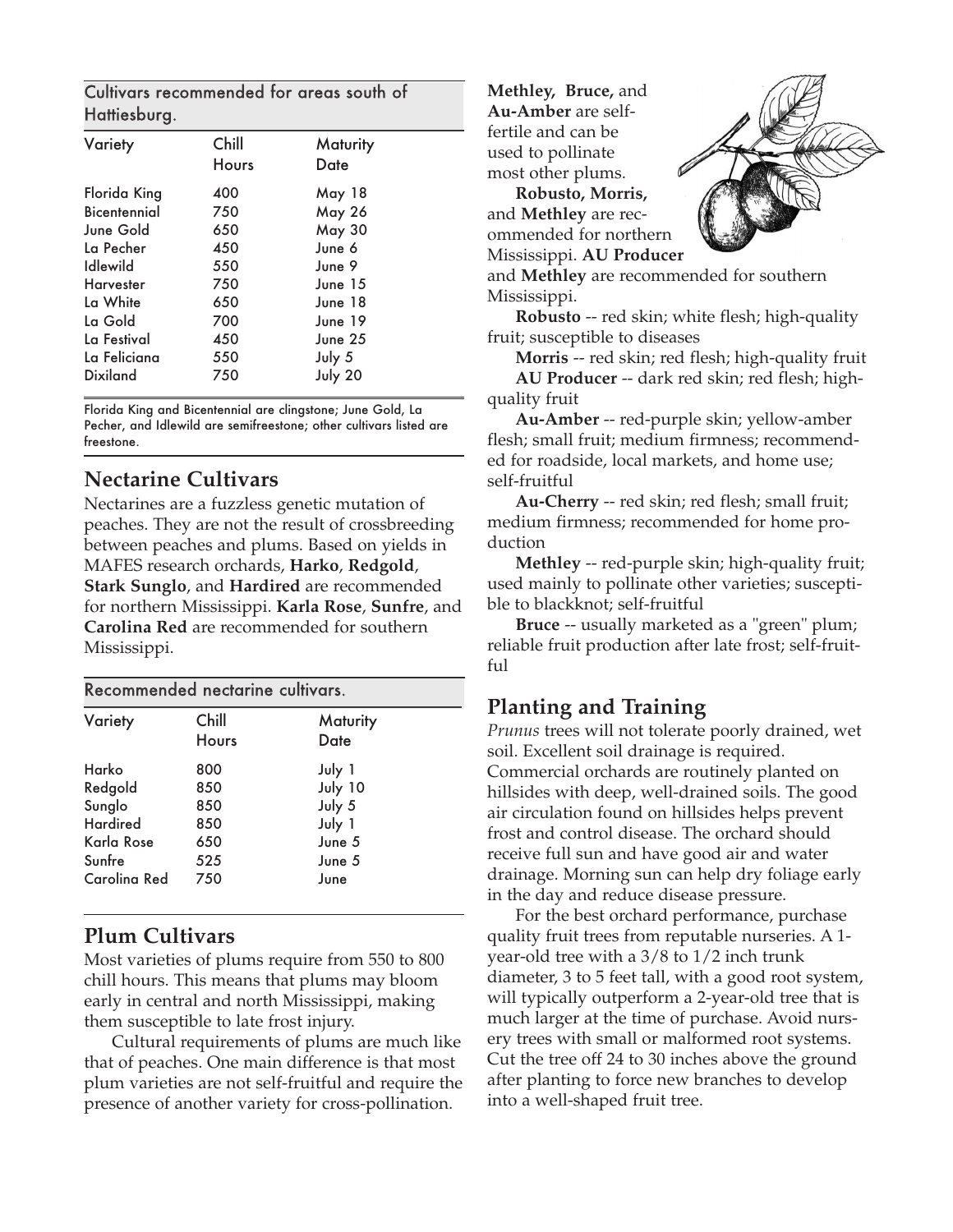Fruit trees are traditionally available as bareroot plants from nurseries in the spring. The trees are dug from field beds while dormant and held in cold storage until spring planting. The trees are shipped and planted before breaking dormancy. Containerized fruit trees are also available. They can be planted later in the spring after breaking dormancy. With proper care, either of these types of nursery trees will perform well in the orchard.

Planting in early spring rather than later in the summer gives the tree a chance to establish itself in the orchard before stressful summer weather begins. Dry roots lead to tree death, so keep the roots of nursery trees moist before planting. You can do this by storing the tree in a plastic bag to hold moisture or by "heeling in" the tree in moist, well-drained soil. The key is to keep the roots moist but not soaking in water. If the tree cannot be planted immediately after purchase, store it in a cool place to keep it dormant until planting.

Peach, nectarine, and plum trees require an average of 15 to 20 feet of space on all sides to prevent overcrowding. A common spacing in commercial orchards is 20 feet between rows and 15 feet between trees. This spacing anticipates annual pruning to control tree size and spread. Prune damaged roots before planting.

The planting depth of fruit trees is an important consideration. Trees will die or grow poorly if planted too deeply. The correct planting depth for bare root trees is the depth at which they grew in the nursery. This can be determined by the change of bark color from the roots to the trunk. Before transplanting, check container trees to make sure the root-ball is not too deep in the container. It is common for container trees to be growing too deep in the container, and this will lead to problems once the tree is transplanted to the orchard. If necessary, remove some of the media from the top of the container tree root-ball to insure the correct planting depth. The uppermost root should not be more than 1 or 2 inches underground.

Dig the planting hole three times as wide as the root ball and just deep enough for the roots to be at the desired depth. Spread the roots evenly around the planting hole. Make sure that the root ball has complete soil-to-root contact with no air pockets, which could lead to desiccation of roots.

Use only the native soil as backfill in the planting hole: do not add amendments or fertilizer to the backfill.

Poorly drained soil and shallow soils should be avoided for peach, nectarine, and plum trees. Tree growth and life span will be unsatisfactory in this type of soil. If a hardpan exists in the orchard, break it before planting. Prunus trees respond well to raised beds, where soil drainage is enhanced.

#### **Fertilization**

Peach, nectarine, and plum trees grown in most Mississippi soils benefit from annual fertilizer applications. Soil tests every 2 years will indicate which nutrients need to be applied. Many Mississippi soils are acidic and benefit from lime applications. Follow soil test recommendations and apply lime as needed to maintain soil pH between 5.5 and 6.5. Balanced fertilizers such as 13-13-13 and 8-8-8 are commonly recommended for fertilizing fruit trees and do a very good job of supplying plant nutrients.

Phosphorus (P), the middle letter in NPK fertilizers such as 13-13-13, can build up to high levels in soils and may not need to be applied annually like nitrogen (N) and potassium (K) do. Too much soil P could be as harmful as too little. The soil test will provide this information. Nitrogen is commonly the limiting plant nutrient, and annual applications are usually needed for optimum plant growth and fruit production. A shortage of N can cause short shoot growth (less than 6 inches per year), pale green or yellow foliage, and small, well-colored fruit. Too much N can cause excessive shoot growth (more than 36 inches), deep green foliage, and late-maturing, poorly colored fruit. Excessive vegetative growth will shade fruitwood in the lower portion of the tree canopy and eventually will cause the fruitwood to die. In time, the surviving fruitwood will be in the upper reaches of the tree canopy, not distributed throughout the tree.

Research indicates that fruit trees benefit from a split application of fertilizer, especially N, annually. Apply half the recommended fertilizer in February before bud break, and apply the second half around mid-August. Spread the fertilizer evenly around the tree under the drip line of the branches.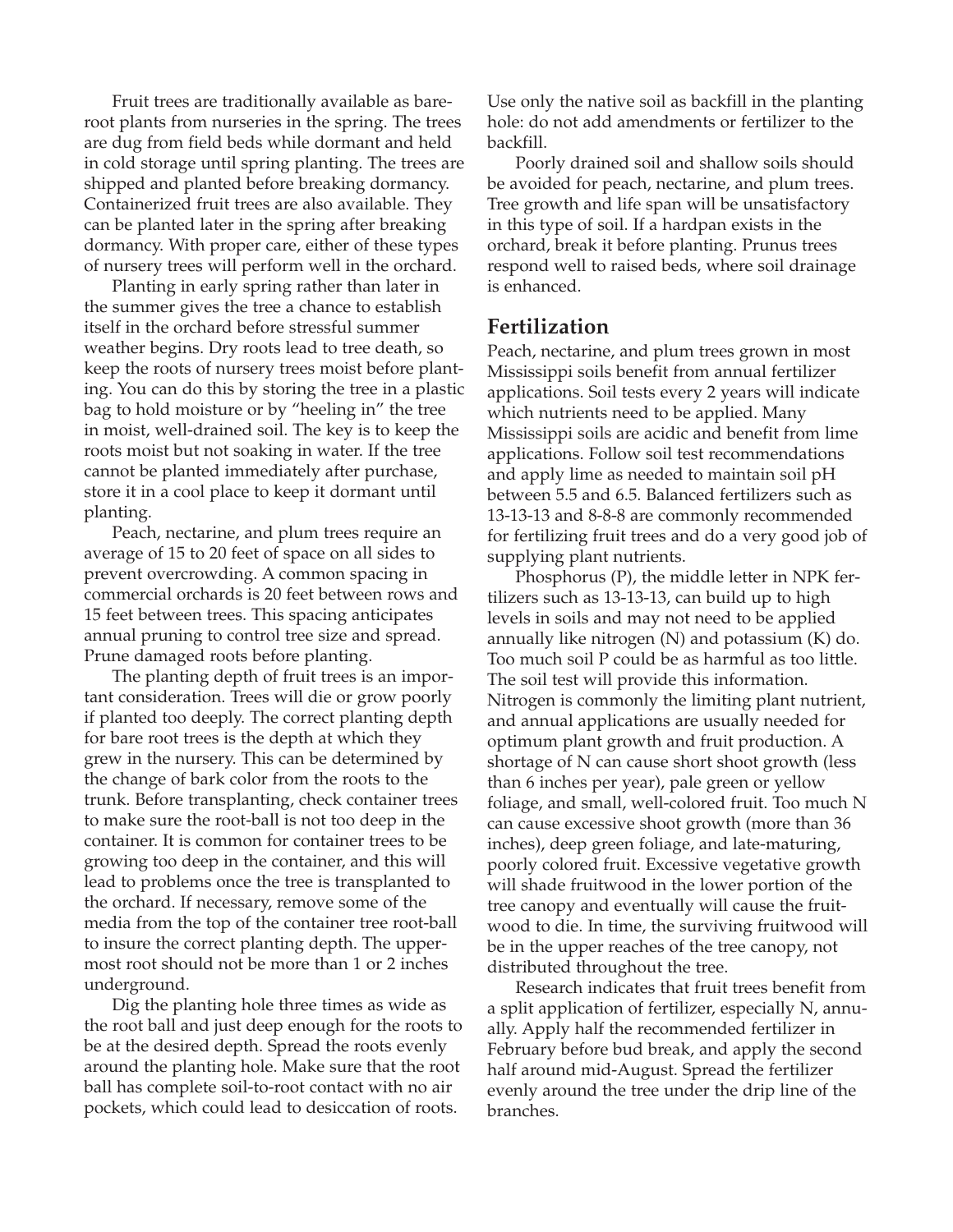Here are general guidelines to use for fertilizing peach, nectarine, and plum trees, but remember that soil conditions vary from site to site. Use soil test recommendations and personal observations of the growth and appearance of the fruit trees along with these recommendations as the basis for fertilizer applications. Excessive fertilization does not help the plant, the environment, or the budget.

**First year** -- Apply 1 pound of a complete fertilizer (e.g. 13-13-13) at bud break (early spring) in a circle starting 10 to 12 inches from the base of the tree. Apply 1/2 pound ammonium nitrate (33-0-0) 20 to 24 inches from the base of the tree in early June. Apply the fertilizer in a band approximately 12 inches wide. Place the fertilizer to encourage outward growth of roots.

**Second year** -- Apply 2 pounds of a complete fertilizer (13-13-13) in a circle under the drip line of the tree in early spring. Apply 1/2 pound ammonium nitrate (33-0-0) under the drip line of the tree in early June.

**Third year** -- Apply 4 pounds of a complete fertilizer (13-13-13) in a circle starting 2 feet from the base of the tree out to the edge of the drip line. Apply half of the fertilizer in early spring and the remaining half in August (late summer). If the trees indicate nitrogen deficiency (pale foliage, less than 10 inches of shoot growth) add 1/2 pound 33-0-0 to the August application.

**Mature trees** -- Fertilize at the rate of 1 to 1 1/2 pounds of a complete fertilizer per year of age until trees are 8 to 10 years old. Then apply 8 to 10 pounds per year. Divide this fertization into 2 applications - early spring and late summer. If trees indicate nitrogen deficiency, add 1 pound of 33-0-0 to the late summer application. If soil tests indicate high levels of phosphorus, do not use a complete fertilizer. Instead, base fertilization on soil test recommendations.

#### **Irrigation**

Fruit trees respond well to irrigation during times of drought. Prolonged summer droughts reduce vegetative and fruit growth. If it is needed, irrigation during the early life of a fruit tree will speed the development of the tree structure and bring the tree into bearing up to 2 years earlier than nonirrigated trees. The fruit from a bearing tree that is irrigated during a prolonged summer drought will be larger than the fruit from a tree

that is not irrigated. By mid- to late summer, the irrigated bearing tree will be in better condition to set fruit buds for the following year than the nonirrigated tree will be. In general, 1 inch of water per week should suffice. Drip or trickle irrigation is ideal because the slow rate of application allows the water to soak deeply into the soil. This encourages deep root growth that enables fruit trees to withstand better the stresses of hot, dry summer weather.

### **Pruning**

The best time to prune fruit trees is late winter and early spring before bud break. Do not prune in October, November, December, or January.

Training the fruit tree is much easier if you start the process the year it is planted. The goal of pruning peach, nectarine, and plum trees is to create an open-centered, vase-shaped tree with the main scaffold branches covering all the area allotted for the tree. The mature tree will have branches forming the sides of the vase, and the interior of the tree will be open so that sunlight can contact all branches and twigs.

Immediately after planting, while the tree is still dormant, cut back the tree to 24 to 30 inches above the ground. This will result in the emergence of several branches near the top of the remaining stem. Avoid scaffold branches that arise from the trunk higher than 30 inches from the ground, as they will make the tree top heavy. Remove all lateral branches to within ½ to 1 inch of the trunk.

After growth starts, remove all the new growth except four to six branches equally spaced around the trunk. Branches arising lower than 20 inches above the ground are less desirable than those higher on the stem. At the end of the first season of growth, reduce the number of lateral branches to 3 or 4 spaced about 6 inches apart vertically and equally distributed around the tree trunk *(Figure 1)*. These will become the main scaffold branches of the tree. Choose branches of equal vigor. Sometimes weak branches will never catch up with more vigorous branches and will eventually be removed. It is very desirable to have the scaffold branches growing at a 45° angle from the trunk of the tree. A branch that is more upright, with a less than 45° angle, will be more vegetative than fruitful. If the branch grows at an angle more than 45° from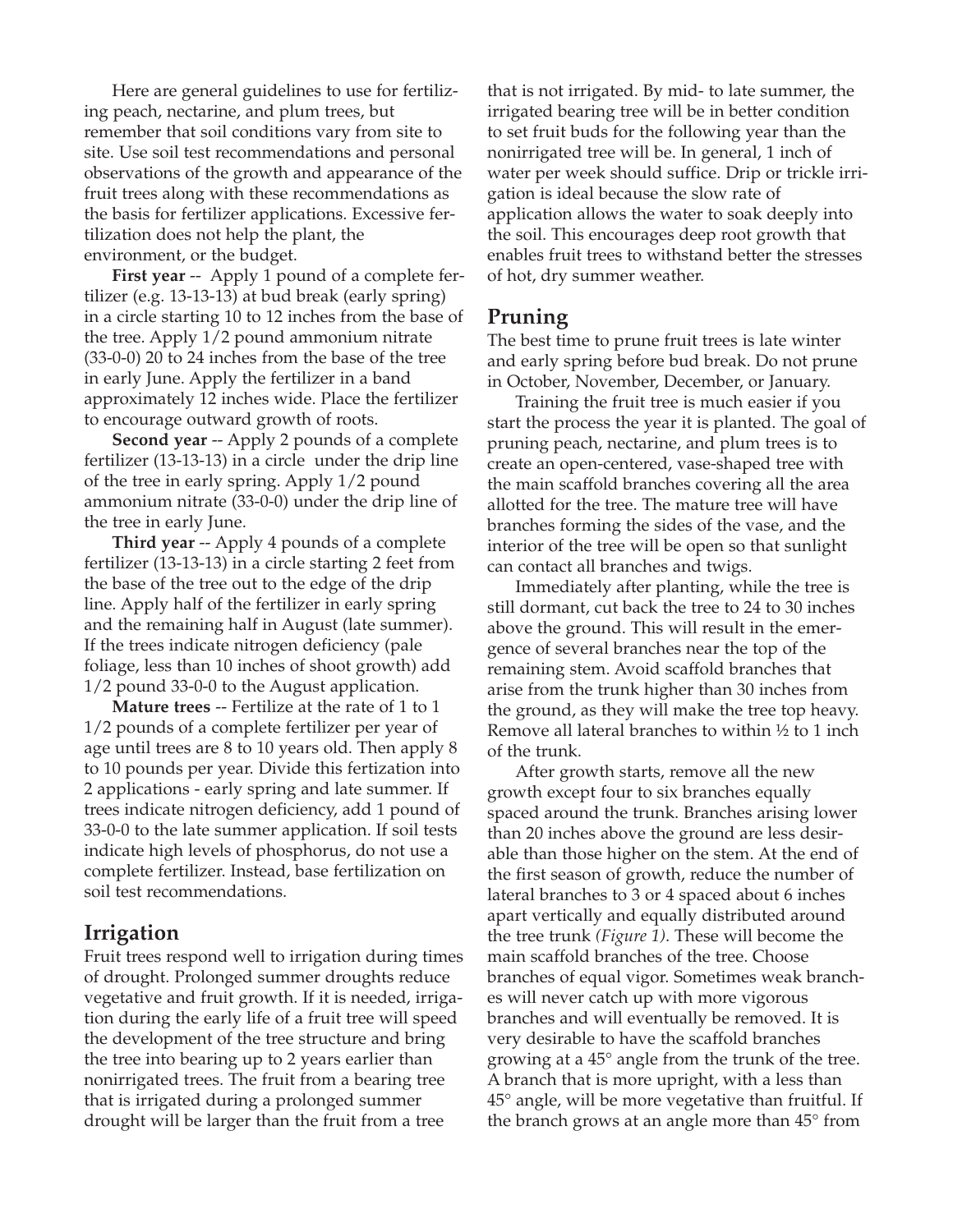

Figure 1. At planting, cut back the tree to 24 to 30 inches from the ground. Several branches will emerge from the remaining stem. Select 4 to 6 branches equally spaced around the trunk. At the end of the first season of growth, reduce the number of lateral branches to 3 or 4 equally distributed around the trunk. These will bcome the main scaffold branches of the tree.

the trunk, horizontal to the ground or lower, it will lack sufficient vigor to be a useful scaffold branch.

**First year dormant pruning** – To encourage branching, remove the terminal bud of the selected scaffold branches after the first growing season. The tree needs maximum foliage during the first through third growing seasons to establish the tree structure. Minimal pruning that leaves maximum foliage is desirable in the first and second dormant prunings. Prune to establish the vase shape.

**Second and third years** - In the dormant pruning after the second and third seasons of growth, continue to train the main scaffold branches so they grow at a 45° angle. Remove strong sprouts that are growing straight up. If the scaffold branches start growing too upright, prune them back to selected branches growing at the desired 45° angle. This is the time to build the framework of the tree for the future. The primary and secondary scaffold branches will support the foliage and fruit in future years. Arrange the scaffold branches so that sunlight can penetrate the tree canopy to maintain fruitwood from top to bottom of the canopy, rather than only at the top.

**Mature tree pruning** – After the primary scaffolds and main framework of the tree are established, the goal of annual dormant pruning is to maintain an optimum amount of fruiting wood distributed evenly throughout the tree canopy *(Figure 2)*. The current year's fruit buds of peach, nectarine, and plum are formed on the previous season's growth and are visible by August. It is necessary to leave many of these new shoots during pruning so the tree will produce fruit. As the tree grows older, renew the fruiting wood by removing 2- to 3-year-old shoot growth and leaving new or 1-year-old growth. Prune to maintain the desired height.

Some people prefer to keep fruit trees short so that all pruning, thinning, and harvest can be done from the ground without a ladder. Taller trees can produce more fruit than shorter trees can, but they require more labor for spraying, pruning, thinning, and harvesting. To mature to optimum size, each peach fruit requires 35 to 45 leaves. Pruning away fruitwood is the first step in thinning the fruit load on a tree. Thinning the fruit load optimizes fruit size and keeps branches from being broken because of too much fruit weight. A healthy situation for a fruit tree is to have a full crop of fruit that the tree can support without help.

Remove any sprouts arising below the bud or graft union because they are from the rootstock and probably will not produce desirable fruit.

#### **Fruit Thinning and Harvesting**

Dormant pruning removes a large number of flower buds and partially thins fruit. Thin fruit from overloaded trees so they can produce fruit of adequate size and good quality. Thinning also helps prevent limb breakage.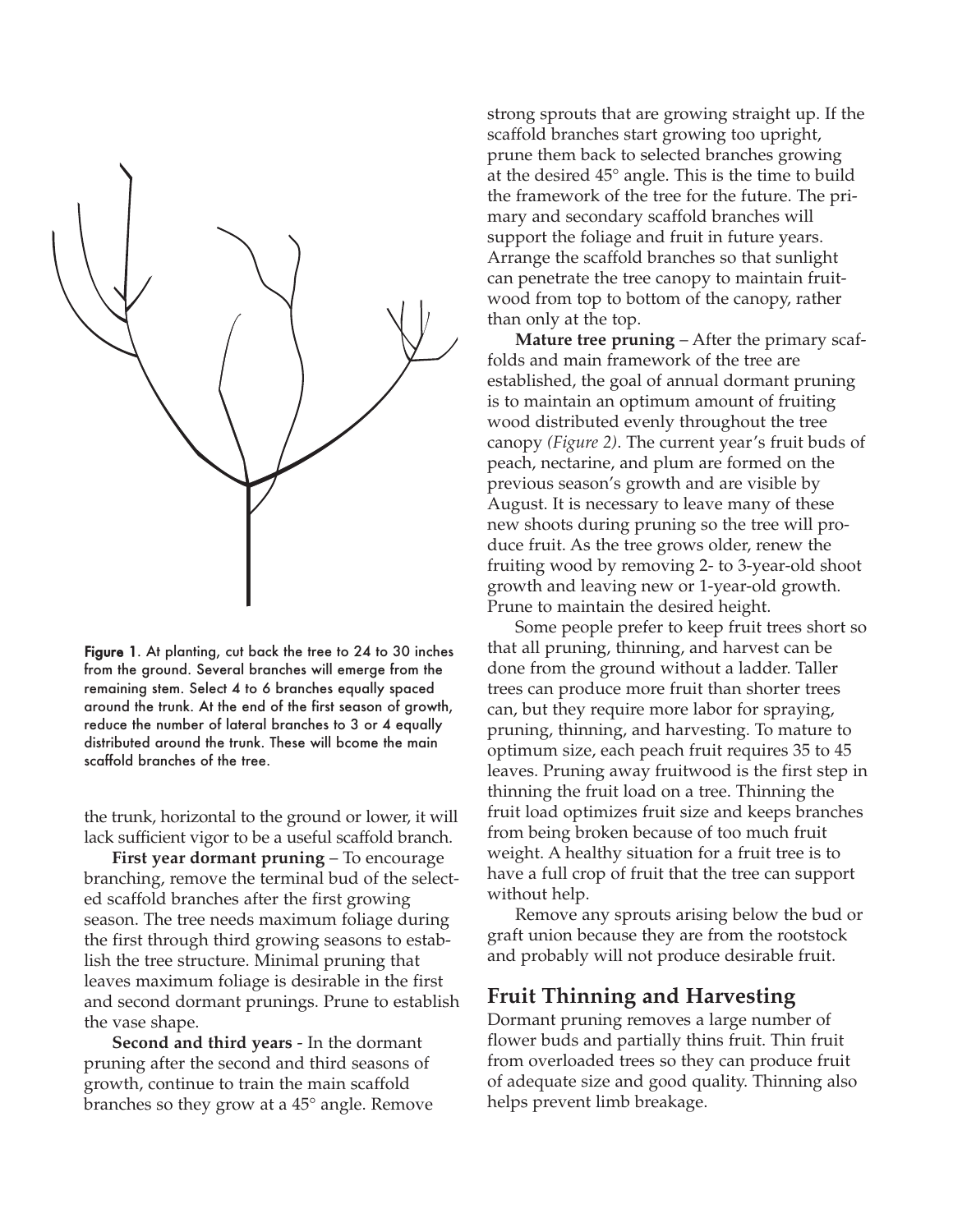

Figure 2. Mature tree-pruning - After the primary scaffolds and main framework of the tree are established, the goal is to maintain an optimum amount of fruiting wood distributed evenly throughout the tree. Pruning should allow sunlight to penetrate the tree canopy to maintain fruitwood from top to bottom of the canopy.

Peach and plum fruit should be spaced 6 to 8 inches apart on the fruiting branches. Early-ripening varieties need greater spacing and must be thinned before pit-hardening to produce large fruit. Later maturing varieties can be thinned at the pit-hardening stage without much loss in final fruit size.

Generally, fruit in the top of the tree canopy will grow larger than fruit in the bottom of the canopy, so fruit lower in the canopy should be spaced farther apart than those in the top. An advantage of homegrown fruit is that the best

quality possible can be attained by allowing fruit to ripen on the tree. Most fruit for commercial use is picked 3 to 7 days before soft ripeness so it can withstand handling and shipping.

Peach ripeness is estimated by the disappearance of green and the development of yellow undercolor on the fruit. Harvest the fruit by hand with a slight twist of the wrist to loosen the fruit from its stem.

To keep bruising at a minimum, place picked fruit into shallow containers.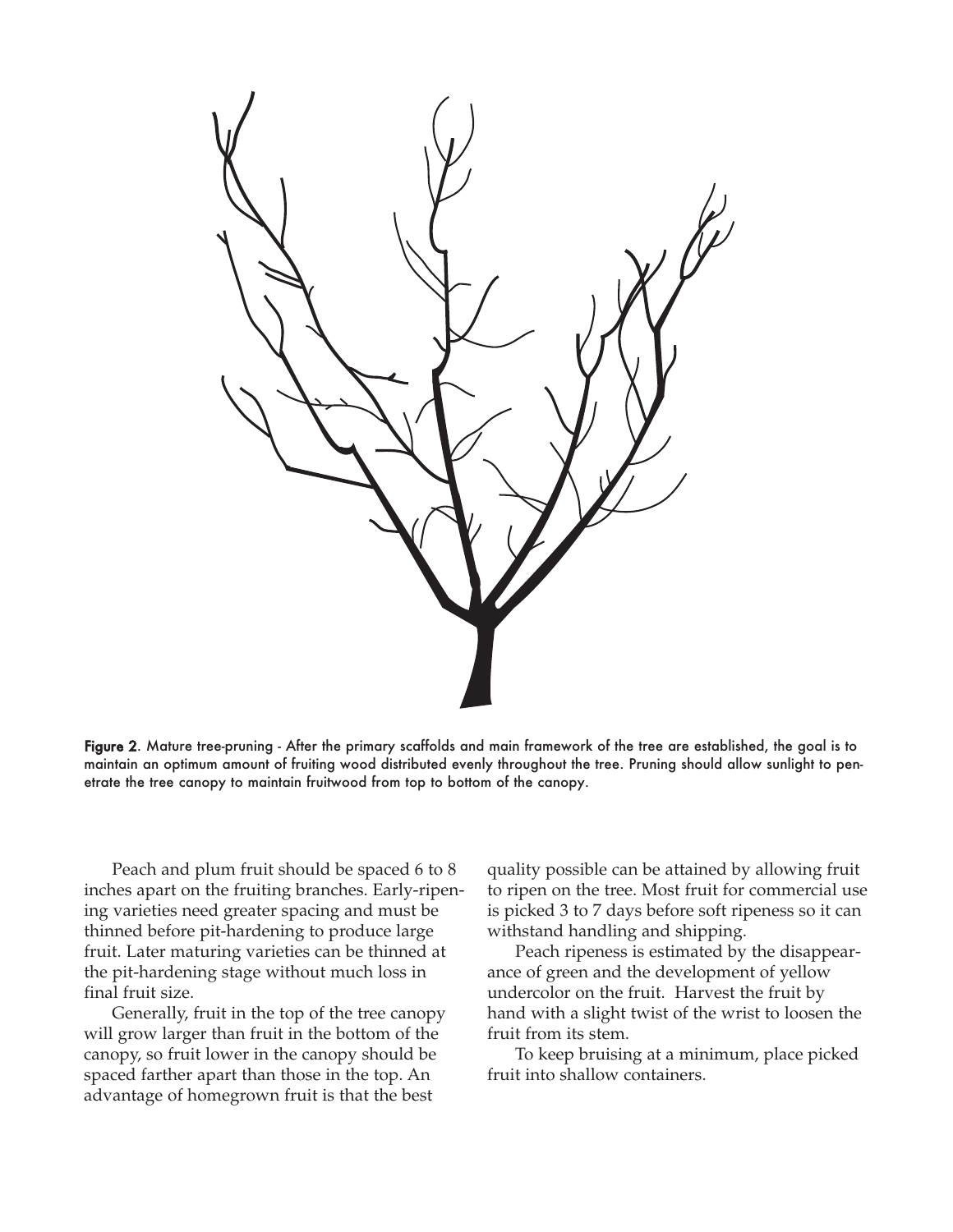# **Pest Control**

Generally, success of the orchard depends largely on the care and attention given the trees throughout their lifetimes. Maintain a rigid spray schedule for insect and disease control. The primary insect pests in Mississippi are the catfacing insects that result in misshapen fruit, worms that feed inside the fruit, borers that attack the tree trunk at the soil line, and several other insects and mites that attack the trees. Brown rot is a disease that commonly attacks ripening fruit.

General information about peach, nectarine, and plum pests can be found in MSU-ES Publication 568, Homeowner Peach & Plum Insect and Disease Control. Regulations for agricultural pesticides change frequently, so check chemical label directions before use.

Keep weeds and grass at least 4 feet away from the tree trunk. Weed competition will reduce growth of young orchard trees. Keeping weeds and grass away from the tree trunk will also reduce the risk of damage from lawnmowers and string trimmers.